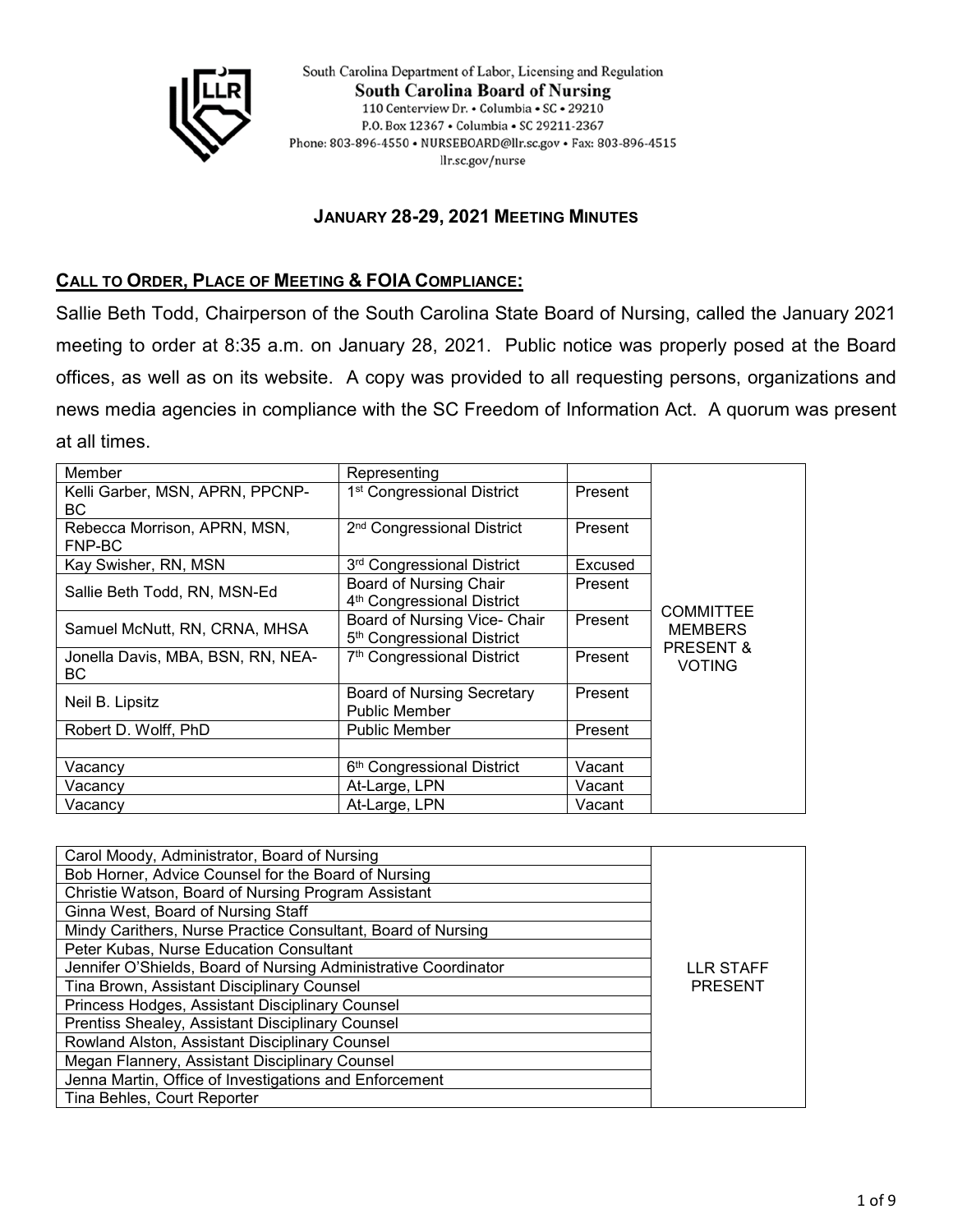## **EXCUSED ABSENCES:**

Motion to excuse Ms. Swisher from the meeting. Motion carried.

## **APPROVAL OF AGENDA:**

Motion to approve the Agenda. Motion carried.

## **CONSENT AGENDA:**

Motion to approve the Consent Agenda. Motion carried.

# **BOARD MINUTES:**

Motion to approve the September 2020 meeting Minutes. Motion carried.

## **EDUCATION APPEARANCES:**

**Horry Georgetown Technical College:** Horry Georgetown College was previously before the Board due to deficient 2018 NCLEX scores for both the Associate Degree in Nursing program and the Practical Nursing program. The Board accepted the information presented and ordered a reappearance at the January 2020 Board of Nursing meeting. The Program was then issued a citation for deficient 2019 NCLEX scores and at the January 2020 Board meeting, the Associate Degree in Nursing (ADN) program was moved from full to conditional approval with a reappearance in January 2021. The ADN program is accredited through the Accreditation Commission for Education in Nursing (ACEN) through the fall of 2027. The program met the standard in 2020 with an 83.3% pass rate. The Practical Nursing program received previous deficiency citations as noted, was also moved to conditional approval as noted and ordered to return before the Board in January 2020, but also received a citation for deficient 2020 NCLEX scores. The PN Program is also accredited through ACEN through the fall of 2027. Both programs provided materials in advance of the meeting for the Board members' review. Lorraine Aldrich, Ann Daniels, and Dr. Jennifer Wilbanks appeared before the Board representing Horry Georgetown Technical College to provide an update on their Action Plan and answer the Board members' questions.

**ADN Program**: Motion to leave Horry Georgetown Technical College's ADN Program in conditional status with a reappearance in September 2021. Motion carried.\*

**LPN Program**: Motion to leave Horry Georgetown Technical College's LPN Program in conditional status with a reappearance in September 2021 and the Board notes concern for the program, including highly recommending an increase in the admission GPA. Motion carried.\*

## *Ms. Davis was recused from this portion of the meeting. Ms. Davis completed the recusal form and rejoined the meeting at the conclusion of the Horry Georgetown Technical College appearance.*

**University of South Carolina- Beaufort Campus:** The University of South Carolina Beaufort Campus (USCB) Bachelor of Science in Nursing program was previously before the Board due to deficient 2019 NCLEX scores at the Board's September 2020 meeting. The Board accepted the information as presented at that time and ordered a reappearance at the January 2020 meeting. The program has additionally been issued a citation for deficient 2020 NCLEX scores. The current approval status is full approval and the program is accredited through the Commission on Collegiate Nursing Education (CCNE) through June 2024. The program has submitted an Improvement Plan for the Board members' review in advance of the meeting. Dr. Kimberly Dudas and Dr. Lynne Hutchison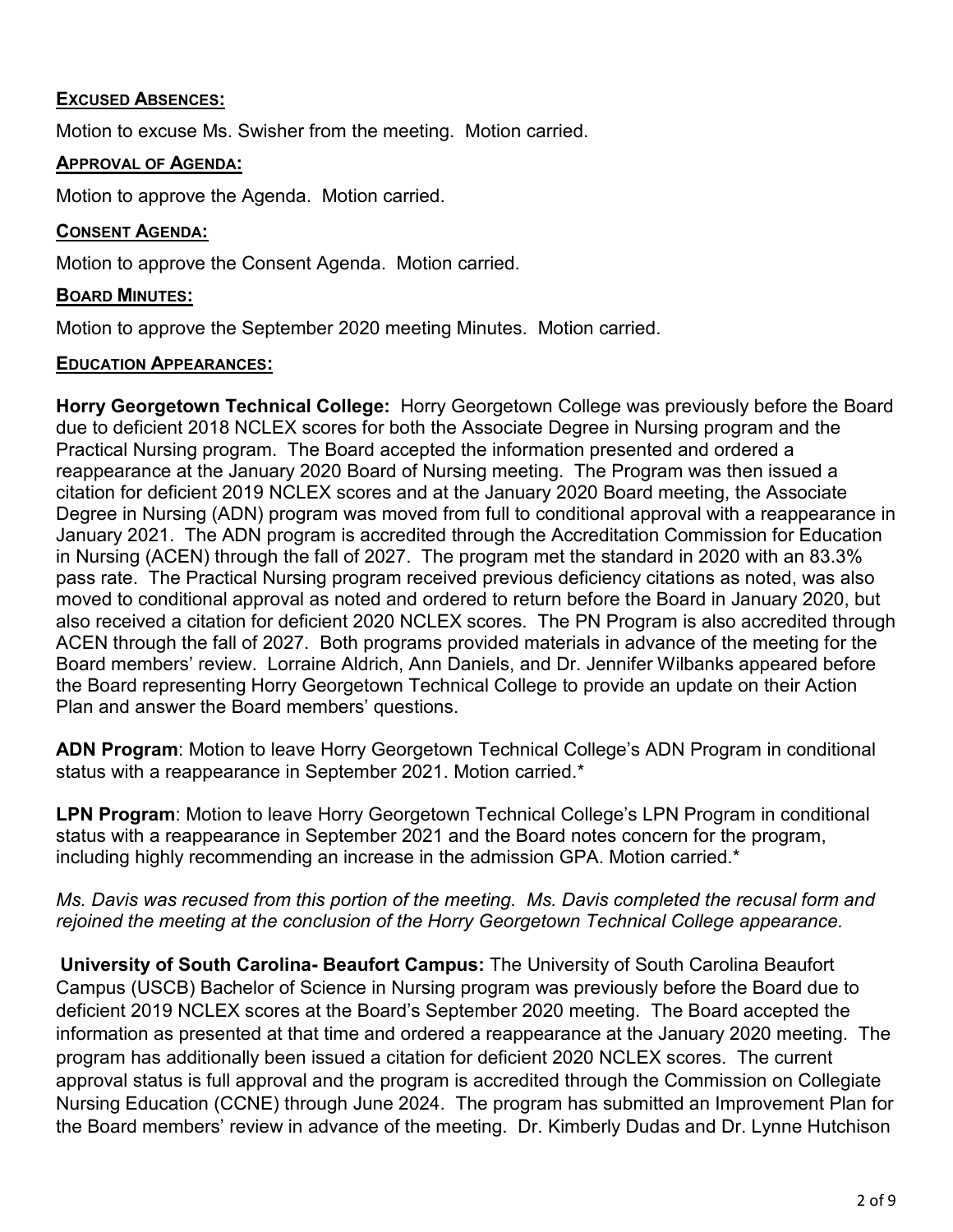appeared before the Board representing USCB to present their Improvement Plan and answer the Board member's questions.

Motion to move the program to conditional status with a reappearance at the September 2021 Board of Nursing Meeting. Motion carried.\*

**Northeastern Technical College:** The Northeastern Technical College Associate Degree in Nursing (ADN) program was previously before the Board in March 2018 for a 2017 NCLEX deficiency citation. The Board accepted the information as presented and ordered a reappearance in January 2019. At the January 2019 meeting, the ADN program was cited for deficient 2018 NCLEX scores. The Board changed the ADN program's approval from full to conditional and ordered a reappearance in January 2020. At the January 2020 meeting, the Board cited the ADN program for deficient 2019 scores and ordered a site survey. Due to COVID travel restrictions, the Nurse Education Consultant in collaboration with members of the Advisory Committee on Nursing Education (ACONE) were unable to complete the site survey. Both the LPN and ADN programs received a citation for deficient 2020 NCLEX scores. The LPN program remains in full approval status. Neither the ADN or LPN program are accredited. Hope Pigg and Holly White appeared before the Board representing both the ADN and LPN programs. Ms. Pigg provided updates on changes made to the programs and both Ms. Pigg and Ms. White answered questions from the Board.

**ADN Program**: Motion for the Northeastern Technical College ADN Program to remain in conditional status, require a reappearance at the March 2021 Board of Nursing meeting with the Deans and President of the College to address the support of the college for the Nursing Programs. The Board requires the following information at that time: the number of nurse faculty, the Curriculum Vitae for all nursing faculty and background information, and the Curriculum Vitae and background information for all those teaching any of the prerequisite courses, including information on the science laboratories. Motion carried.<sup>\*</sup>

**LPN Program**: Motion to accept the information as presented. Motion carried.\*

## **OFFICE OF INVESTIGATIONS AND ENFORCEMENT:**

Investigator Jenna Martin presented the Investigative Review Committee Report for approval. *Conducted in Closed Session.*

Motion to approve 18 Dismissals. Motion carried.

Motion to approve 21 Formal Complaints. Motion carried.

Motion to approve 7 Letters of Caution. Motion carried.

Motion to approve the Cease and Desist presented. Motion carried.

The Statistical Report will be presented at the March 2021 meeting.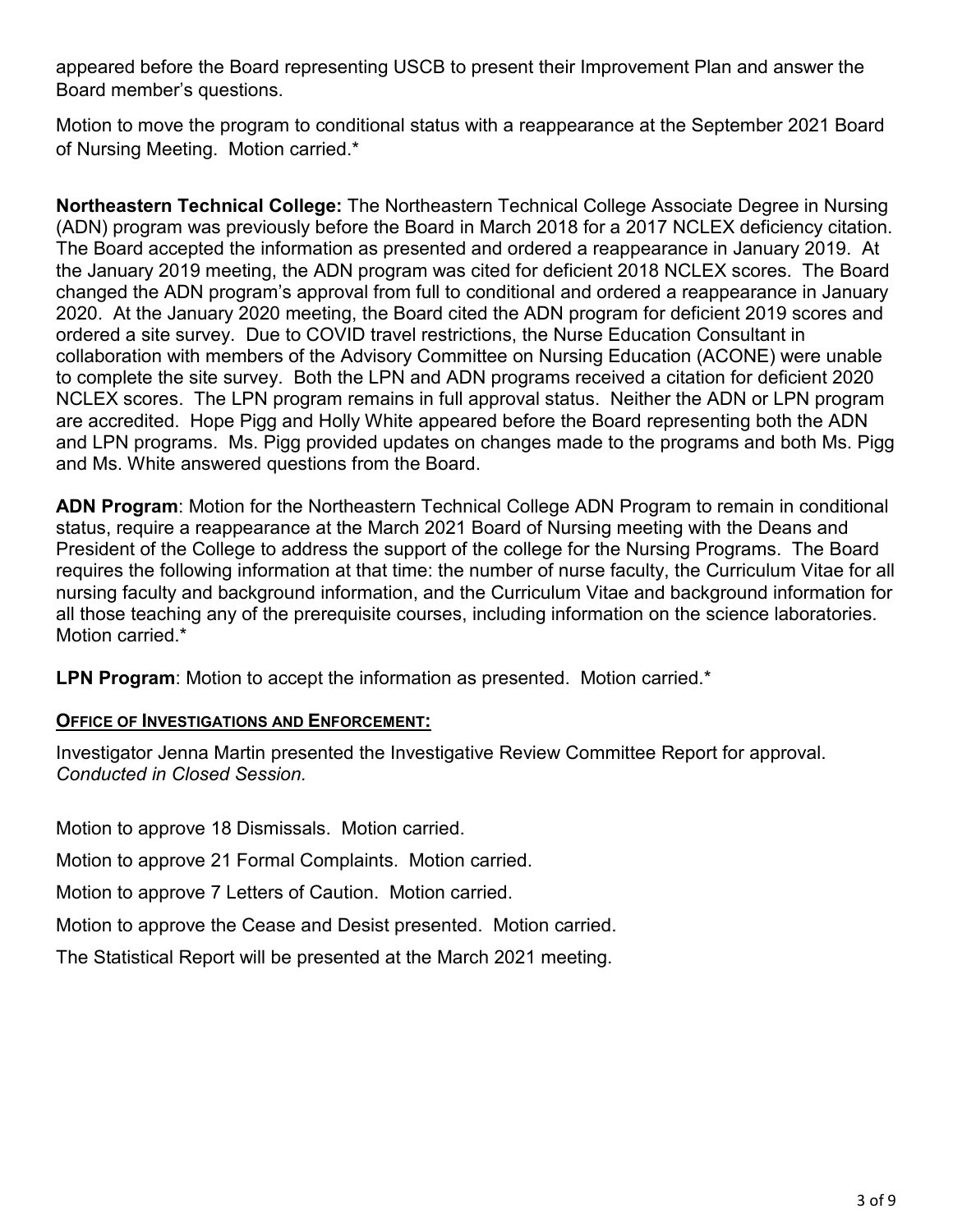## **DISCIPLINARY HEARINGS:**

Respondents appeared before the Board to determine disciplinary actions. Hearings are conducted in Closed Session to meet the statutory requirement that disciplinary actions remain confidential.

**2017-90 & 2018-182:** The Respondent appeared before the Board having executed a Memorandum of Agreement for the purpose of determining disciplinary sanction. Motion to accept the Memorandum of Agreement with the following conditions: a private reprimand; continuation with RPP for the remainder of the five year contract; courses in Legal Aspects and Ethics; and a \$500 civil penalty. Motion carried.\*

**2014-57:** The Respondent appeared before the Board having executed a Stipulation of Facts for the purpose of determining whether a violation of the Nurse Practice Act occurred and to disciplinary sanction if any. Motion to accept the Stipulation of Facts and to dismiss the case. Motion carried.\*

**2016-564:** The Respondent appeared before the Board subsequent to a full disciplinary hearing before the Board's Hearing Panel. The Respondent has also executed a Memorandum of Agreement. The Board has reviewed the transcript of the proceeding, the Panel's recommendation, and the Memorandum of Agreement. Motion to accept the Memorandum of Agreement with a private reprimand and the following courses: Ethics, Legal Aspects, and Medication. Motion carried.\*

**2017-152:** The Respondent appeared before the Board having executed a Memorandum of Agreement for the purpose of determining disciplinary sanction. Motion to accept the Memorandum of Agreement with a finding of a violation of the Nurse Practice Act Section 40-33-110 (A) (18) and a violation of 40-33-110- (A) (25) with issuance of a private reprimand and the following EBAS courses: unprofessional conduct and professional standards. Motion carried.\*

**2017-635:** The Respondent appeared before the Board having submitted a request to modify a prior order of the Board. Motion to deny the request for modification. Motion carried.\*

**2017-666:** The Respondent was scheduled to appear before the Board subsequent to a full disciplinary hearing before the Board's Hearing Panel. After first determining that proper notice was given, the Board proceeded with the hearing. Motion to accept the Panel's recommendation. Motion carried.

**2019-337:** The Respondent was scheduled to appear before the Board subsequent to a full disciplinary hearing before the Board's Hearing Panel. After first determining that proper notice was given, the Board proceeded with the hearing. Motion to accept the Panel's recommendation. Motion carried.

**2016-781:** The Respondent appeared before the Board having submitted a request to modify a prior order of the Board. Motion to deny the request for modification. Motion carried.\*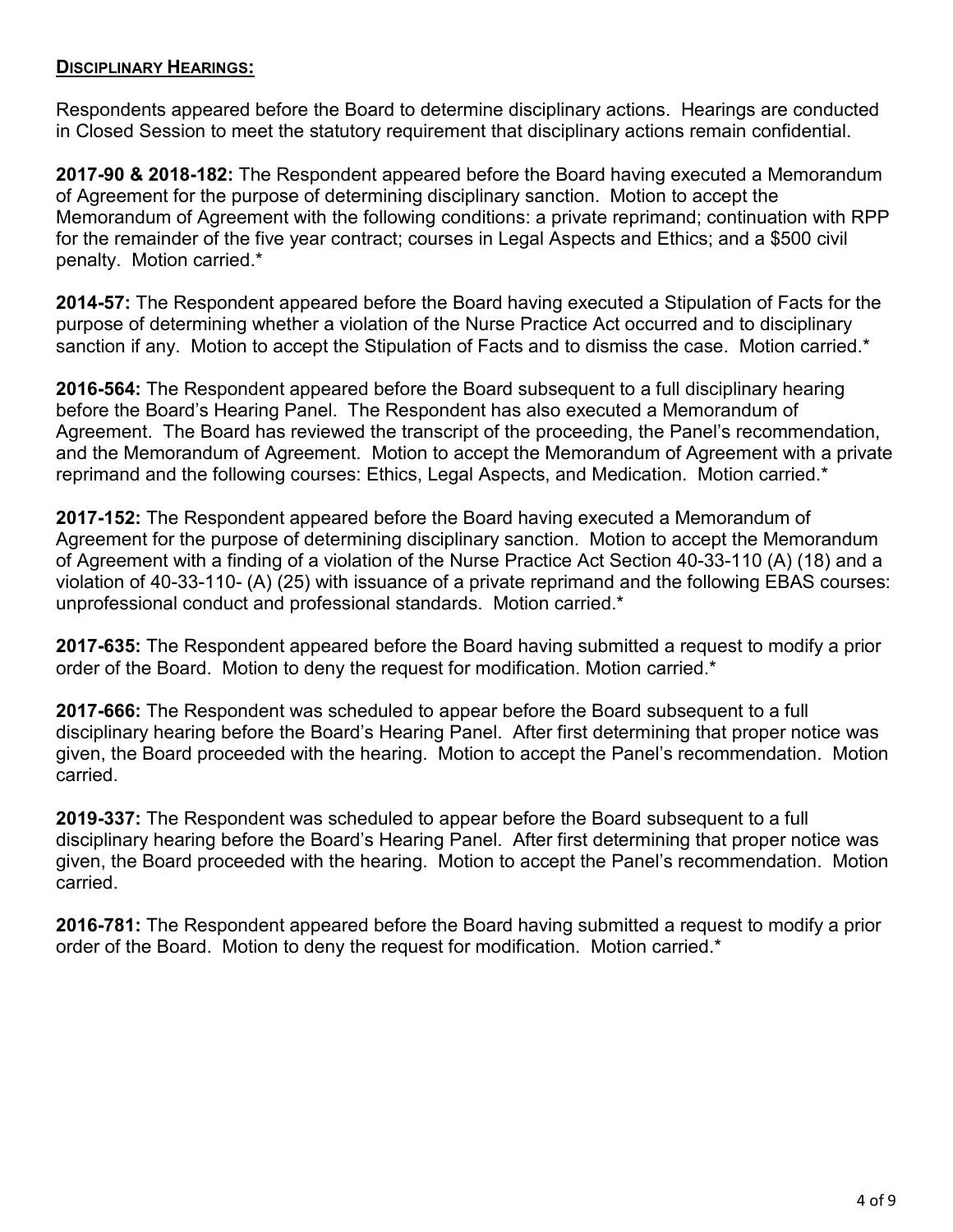# **WAIVED FINAL ORDER HEARING REPORT:**

Respondents were previously before the Board's Panel for a full evidentiary hearing. Respondents have chosen to waive their appearance before the Board at a Final Hearing. The Panel's Recommendations are presented to the Board as a final resolution to the case. *Conducted in Closed Session.*

2019-16 & 2019-66: Motion to approve the Final Order Hearing Recommendation. Motion carried.

2019-324: Motion to approve the Final Order Hearing Recommendation. Motion carried.

#### **ADMINISTRATOR REVIEW REPORT:**

The Administrator Review Report was presented for the Board's approval. Cases on this report are recommended either for Dismissal or a non-disciplinary Letter of Caution. Motion to accept the recommendation. Motion carried. *Conducted in Closed Session.*

#### **PRESIDENT'S REPORT:**

Graduate Nurse Temporary Authorization to Practice: Advice Counsel, Bob Horner, provided an update on pending legislation that seeks to mimic the Executive Orders of the Governor that are already in place for the duration of the pandemic and includes nursing students. Mr. Horner provided a copy of the pending legislation for the Board member's information. No motions were made.

Motion to adjourn for the evening at 6:04 p.m.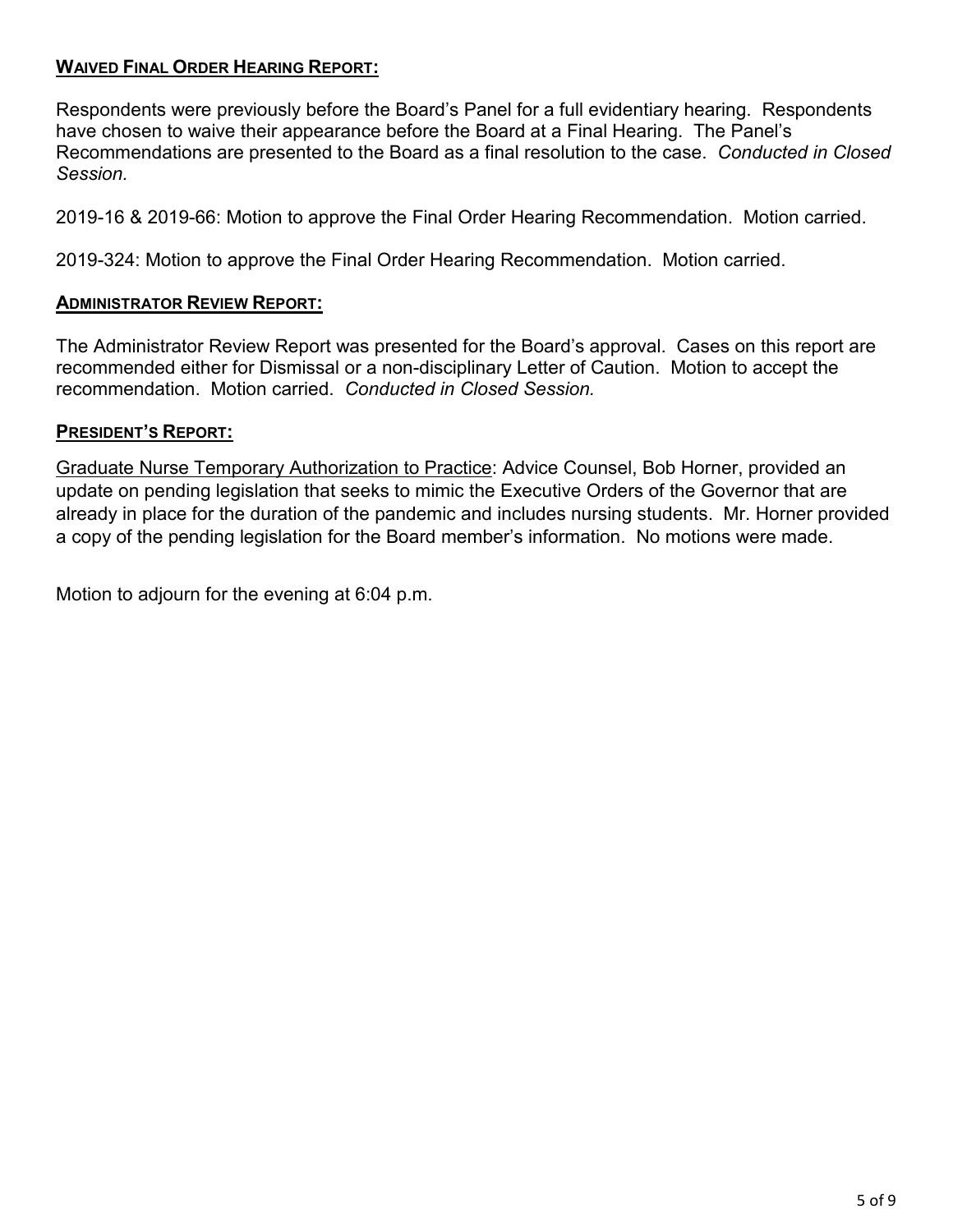# **CALL TO ORDER**

Ms. Todd called the meeting to order at 8:33 a.m. on Friday, January 29, 2021. It is noted that a quorum was present at all times.

# **EXCUSED ABSENCES**

Motion to excuse Ms. Swisher. Motion carried.

# **GRADUATE NURSE TEMPORARY LICENSE LEGISLATION**:

Lara Hewitt, Vice President of the South Carolina Hospital Association (SCNA), appeared before the Board with Edward Bender, general counsel for the SCNA, to discuss the Graduate Nurse Temporary Legislation. Ms. Hewitt discussed the time period when the effects from the pandemic were first felt in South Carolina and the NCLEX testing center was shut down and the challenge to get new graduates into the workforce to support the COVID response efforts. workforce was a challenge. The first approach was to work with nursing leadership throughout the state, DHEC, National Council State Boards of Nursing (NCSBN) and Pearson Vue (the administrators of the NCLEX) to reopen testing centers. South Carolina was one of the first states to reopen testing centers, although with a decreased capacity. That led to the need for a temporary process until new graduates had the opportunity to take the examination. Chief nursing officers had expressed that they were counting on the new graduates to come into the workforce and the need for a process to bring in new graduates, have them trained and oriented and ready to work while they were waiting to take the NCLEX. The process has been successful and the need to make it a permanent process going forward was expressed. Working in collaboration, legislation was drafted to put the process in place permanently and closely mirrors the current process. Mr. Bender then discussed the pending legislation, the definition of a graduate nurse, the supervision requirement, and that it builds on current statute. Mr. Bender also discussed situations that would lead to the revocation of the temporary graduate license. Mr. Bender then provided an update on the current status of the legislation. The Board thanked Ms. Hewitt and Mr. Bender for the information presented. No motions were made.

## **PROFESSIONALISM AND SOCIAL MEDIA:**

Kathleen Valentine, Carolyn Swinton, and Linda Weglicki appeared before the Board to discuss professionalism and social media. Ms. Valentine, Ms. Swinton, and Ms. Weglicki presented information about nurses who have made inappropriate or unprofessional comments or posts on social media platforms and the impact on the reputation of the nursing community as a whole and the individual nurse's employer and their ability to be trusted to provide patient care. The group sought guidance about what the Board of Nursing an specifically help with to make sure that nurses adhere to the standards of practice, their ethical code, and the trusted presence that nurses need in order to provide safe care to patients. Bob Horner, Advice Counsel for the Board, expressed the Board's limitations and concerns with drafting a Position Statement. The Board thanked Ms. Valentine, Ms. Swinton, and Ms. Weglicki for the information presented and wishes to look at what is out there from NCSBN and other states. No motions were made.\*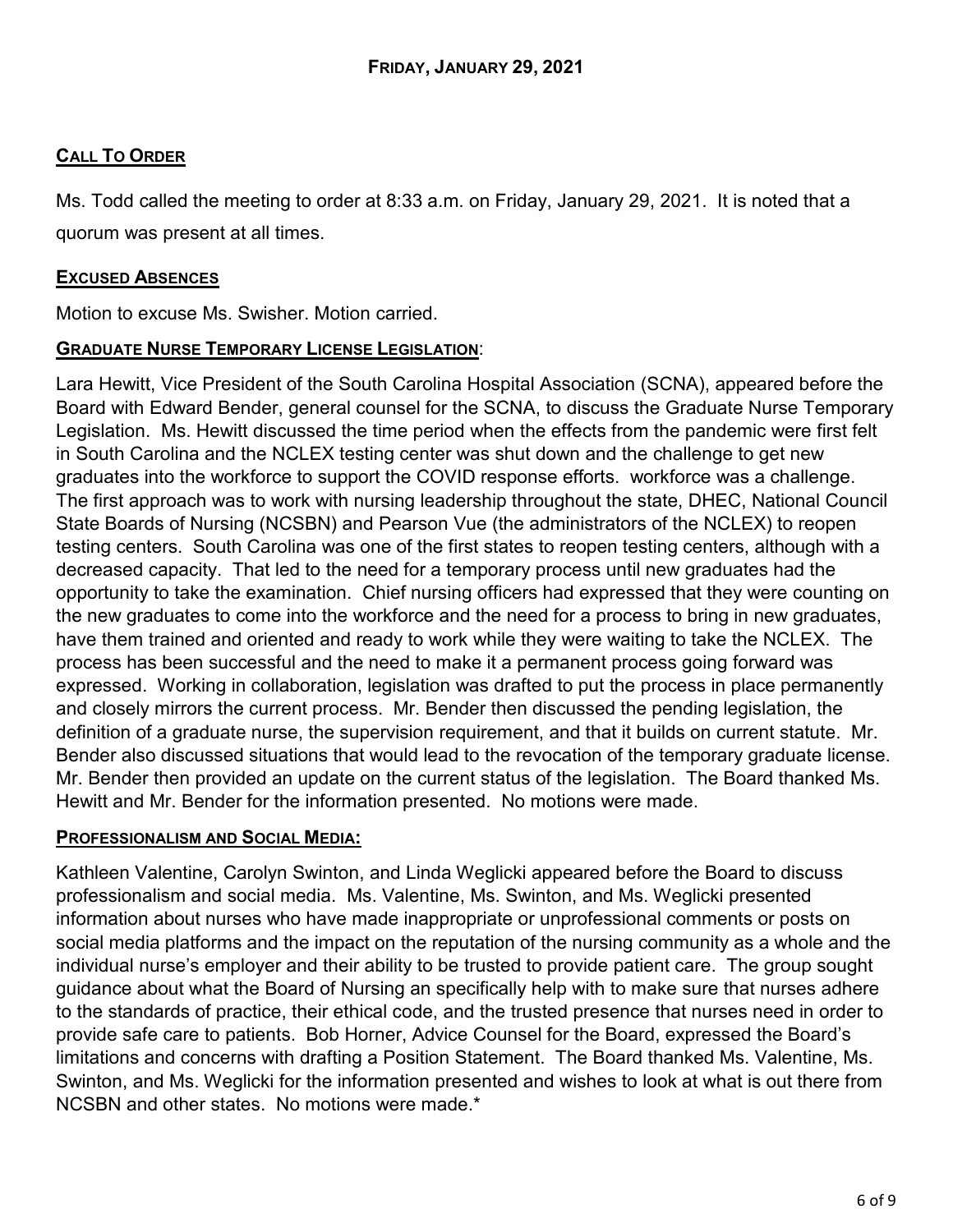# **PROPOSED CMA LEGISLATION:**

Jennifer Turner appeared before the Board to discuss the proposed CMA Legislation. Ms. Turner stated that over the last ten years there has been an increase in certified medical assistants, registered medical assistants, and medical assistants who are neither certified nor registered. She further testified that there is currently not a scope of practice for medical assistants in South Carolina and expressed that this is a patient safety concern because at times medical assistants are performing similar duties as a nurse without a scope of practice or real oversight. Currently medical assistants are categorized as unlicensed assistive personnel, in the same way as a nursing assistant or unit secretary. Ms. Turner stated that with more clinics being staffed by Physician Assistants (PAs) and Advanced Practice Registered Nurses (APRNs), there is a need to address the ability for those practitioners to delegate to medical assistants who may be the only other staff at the clinic. She further stated that the proposed legislation seeks to allow appropriate delegation and define what a medical assistant is and how a medical assistant differs from other unlicensed assistive personnel, both in education/training and role. Ms. Turner then discussed the verbiage which would allow medical assistants, under the supervision of the healthcare team, to perform routine nursing tasks that do not require judgment or the skill of a licensed nurse, with the clearly continuing the restriction that unlicensed assistive personnel cannot administer medications. Ms. Turner stated that the proposed legislation would amend the code by adding specific tasks that may be delegated to a certified medical assistant by a physician, a PA, or an APRN if the APRN is authorized to do so in their practice agreement. She further stated that the proposed legislation would list tasks that could never be delegated to a CMA and would require the allowed tasks to be delegated directly to the CMA by the licensed practitioner who is to be in close proximity to oversee the task and ensure that it is completed correctly, which will ensure patient safety. Ms. Turner then discussed the amendment to the code to delineate the difference between unlicensed assistive personnel and the certified medical assistant. Ms. Turner stated that the proposed legislation is scheduled to be presented during the 2021 legislative session and should it pass that it would take effect 60 days after approval by the Governor. Ms. Turner requested an appearance before the Board to provide the Board with the opportunity to provide feedback or to see if there are any barriers to making these changes. Ms. Turner stated that the proposed legislation is very similar to other neighboring states allow CMAs to do, how it's delineated, and who is allowed to delegate with them. The Board members had an opportunity to ask for further clarification regarding some of the points in the proposal. The Board accepted the information as presented and thanked Ms. Turner for the presentation and her efforts in bringing the proposed legislation. No motions were made.

## **APPLICATION APPEARANCES:**

**Applicant One:** An applicant for licensure as a Registered Nurse by Endorsement appeared before the Board. Motion to grant full RN endorsement. Motion carried.\*

**Applicant Two:** An applicant for licensure as a Licensed Practical Nurse by Endorsement appeared before the Board. Motion to grant single-state LPN license contingent upon the applicant's enrollment and compliance with RPP who would then collaborate with the recovery monitory program already in place in the state of Georgia. Further the Board directs that a Letter of Caution be issued, cautioning the applicant to be mindful of answering disciplinary questions truthfully on any application. Motion carried.\*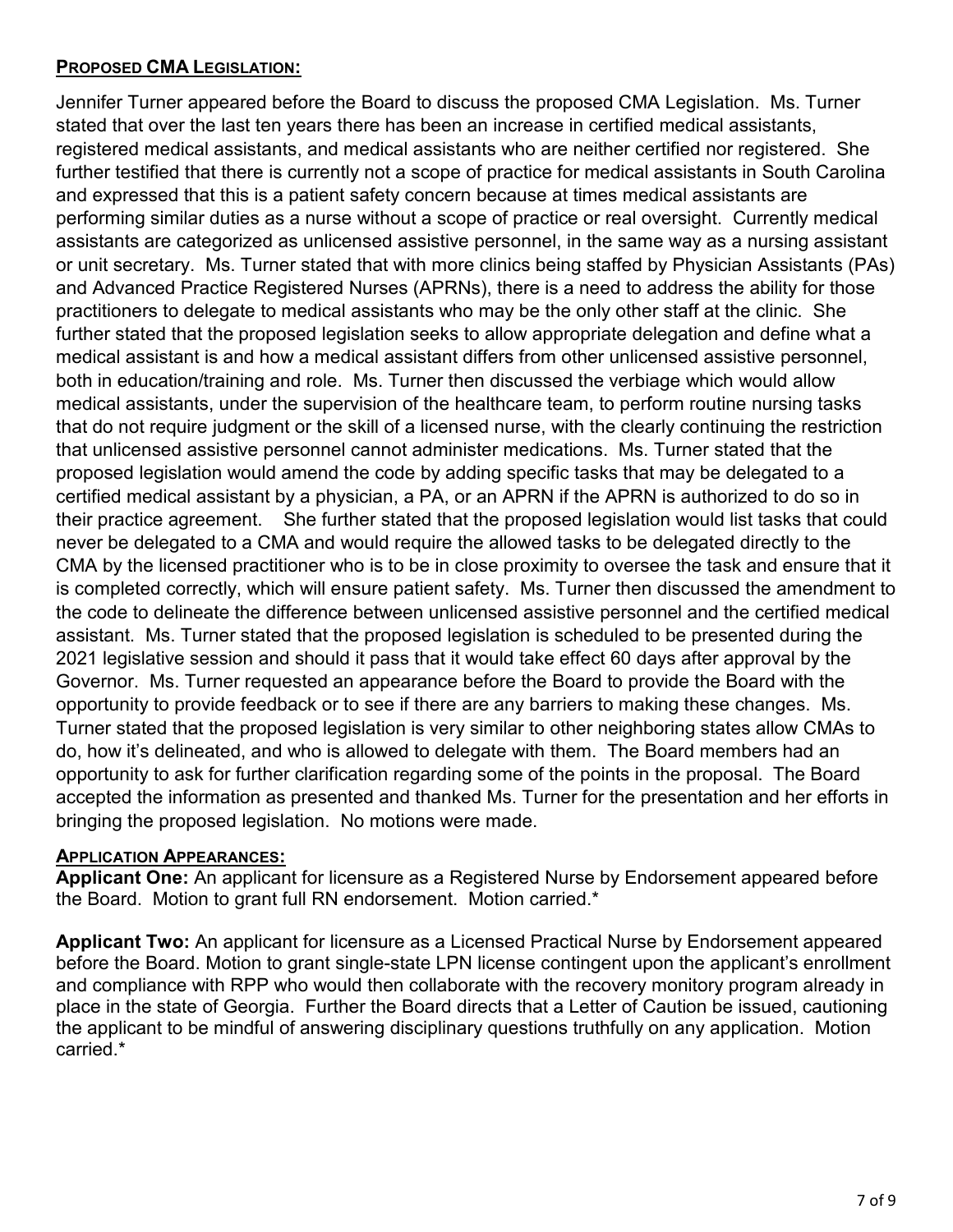**Applicant Three:** An applicant for licensure as a Licensed Practical Nurse by Reinstatement appeared before the Board. It is noted that there is prior disciplinary history with the Board. Motion for reinstatement of the LPN license contingent upon successful completion of a Board-approved Refresher program or successful completion of the NCLEX with the requirement for compliance with RPP, and restriction of access to narcotics at the discretion of the Director of Nursing. Motion carried.\*

**Applicant Four:** An applicant for licensure as a Registered Nurse by Reinstatement appeared before the Board. Motion to reinstate single-state RN license contingent upon evaluation, enrollment, and compliance with RPP for continued monitoring. Motion carried.\*

## **DISCIPLINARY HEARINGS:**

Respondents appeared before the Board to determine disciplinary actions. Hearings are conducted in Closed Session to meet the statutory requirement that disciplinary actions remain confidential.

**2019-83:** The Respondent appeared before the Board subsequent to a full disciplinary hearing before the Board's Hearing Panel. The Respondent has also executed a Memorandum of Agreement. The Board has reviewed the transcript of the proceeding, the Panel's recommendation, and the Memorandum of Agreement. Motion to accept the Final Order Hearing Recommendation. Motion carried.\*

**2018-502:** The Respondent appeared before the Board having executed a Memorandum of Agreement for the purpose of determining disciplinary sanction. Motion to accept the Memorandum of Agreement with the following: issuance of a private reprimand; a civil penalty in the amount of \$250 payable within six months; and completion of the following courses within six months: Documentation and Medication Errors. Motion carried.\*

**2019-370:** The Respondent appeared before the Board having executed a Memorandum of Agreement for the purpose of determining disciplinary sanction. Motion to accept the Memorandum of Agreement with the following: issuance of a public reprimand; a civil penalty in the amount of \$500 due within 12 months; and completion of the following courses within 12 months: Legal Aspects and Ethics.

# **Updates from the Nursing Practice and Standards Committee:**

Nurse Practice Consultant, Mindy Carithers, presented updates to Advisory Opinion 9B "Administration and Intravenous Therapies and Procedures. Motion to accept the revisions. Motion carried.

Ms. Carithers then presented updates to the Nursing Management of Invasive Devices Charts. Motion to approve the changes in the Nursing Management of Invasive Devices, Catheters, Lines, and Tubes. Motion carried.

# **Updates from the Advanced Practice Committee:**

Nurse Education Consultant, Peter Kubas, provided an update from the Advanced Practice Committee. There is currently a vacancy on the Committee. Someone has applied for the open position and that application will be presented for review at the March Board of Nursing Meeting.